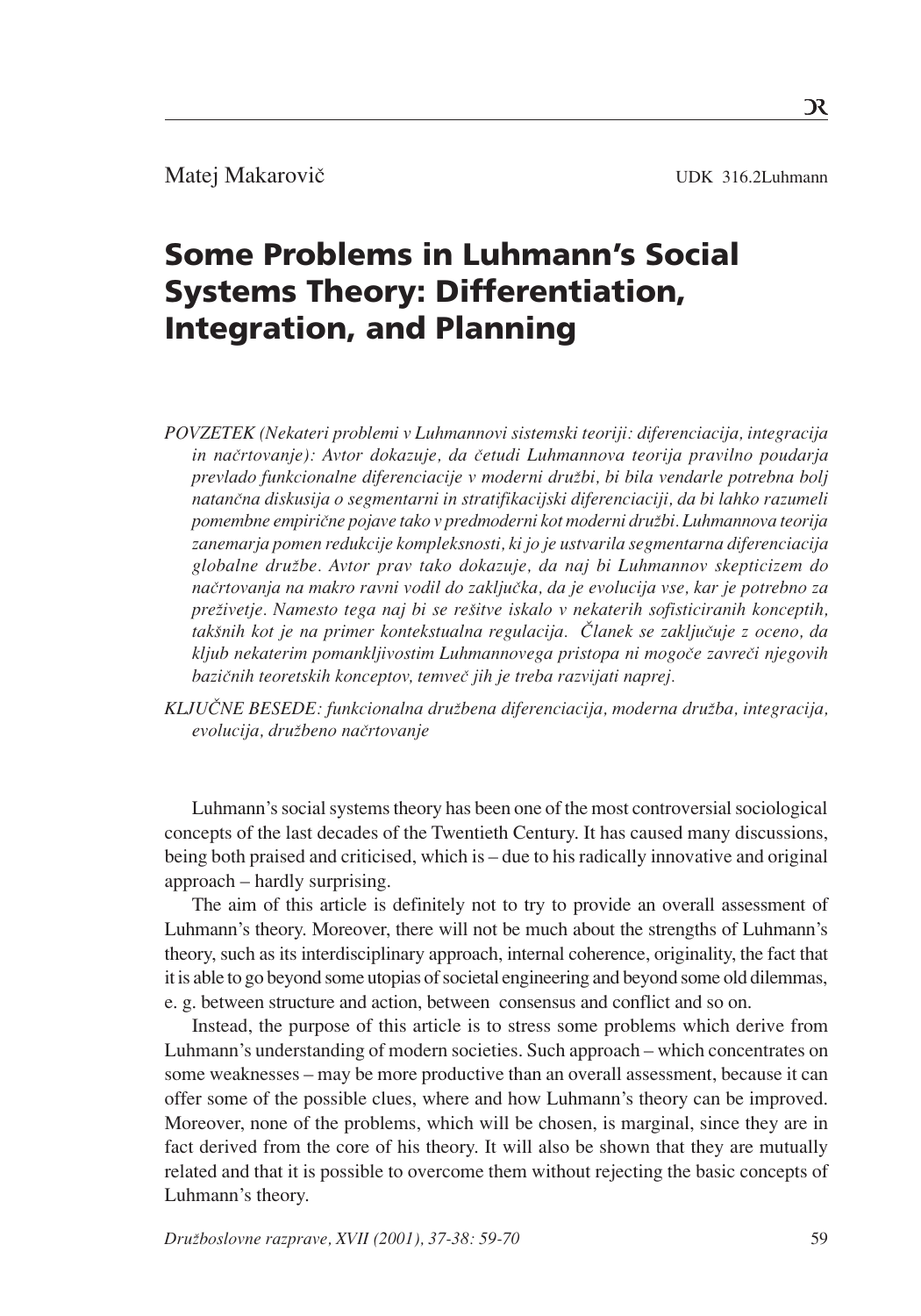#### **1. Differentiation of the Modern Society**

Luhmann was one of the few sociologists who really took the globalisation seriously  $-$  already when defining the unit of sociological analysis. His main unit of analysis is no longer  $-$  neither explicitly not implicitly  $-$  a political community, usually organised as a nation state, but the single world society, defined as a system of *all* communication (see e.g. Luhmann 1990; 1991).

One of the central ideas of Luhmann's theory is that modern society is differentiated into various self-referential functional subsystems which operate according to their own particular logic without being subordinated to any central unit. They are interdependent and open for exchange with each other, but at the same time operationally closed, which means that only they can (re)produce their own constitutive elements and, consequently, (re)produce themselves (see e.g. Adam 1996; Luhmann 1990; 1995). Durkheim's (1933) division of labour, Weber's (1987; Kokot 1991) autonomous life orders, Spencer's (1976-96) and Parsons' (1966; 1977 etc.) functional differentiation are thus brought to radical but logical conclusion, presented in a very consistent and coherent way. Differentiation thus actually becomes the central concept and even the basis for any kind of unity, since the unity of any (sub)system can only be based on its *difference* from its environments.

It may be asked, however, whether this picture of a functionally differentiated society is actually valid. Can the modern society be described and understood on the basis of the *functional* differentiation? In fact, Luhmann (1990) discusses two other types of differentiation: segmentary and stratificational, but they are considered as being quite marginal – when compared to the functional differentiation – or even placed somewhere to the past (see also Kiss 1990).

Before proceeding, these concepts should be briefly clarified. The concept of segmental divisions has been already used by Durkheim in his discussion on mechanical solidarity. Luhmann does not provide a very clear definition for a segmentary differentiation It may be argued, however, that it can only be properly defined as a division into relatively similar and relatively self-sufficient (in comparison with functional differentiation) units without hierarchical relations (in comparison with stratificational differentiation) between each other. According to this definition there is no need to limit, as it is often implicitly done, the segmentary divisions to the units with ascribed membership and even some (seemingly) "primordial" units, such as families, ethnic groups, races or nations. Collectivities with "achieved" membership, such as stockcompanies or political parties are segmentary differentiated from each other as well. For example, the differentiation between two political parties in the opposition is not a functional one, since they perform the same function for the political system as a whole, namely controlling the government, and there is no particular division of labour between them. Of course, pressure groups, political parties and corporations do perform important *functions* but this does not mean that they are functionally differentiated from each other. If one does not want to invent new terms, this is a clear example of segmentary differentiation. Such *segmentary* divisions are an inevitable precondition for the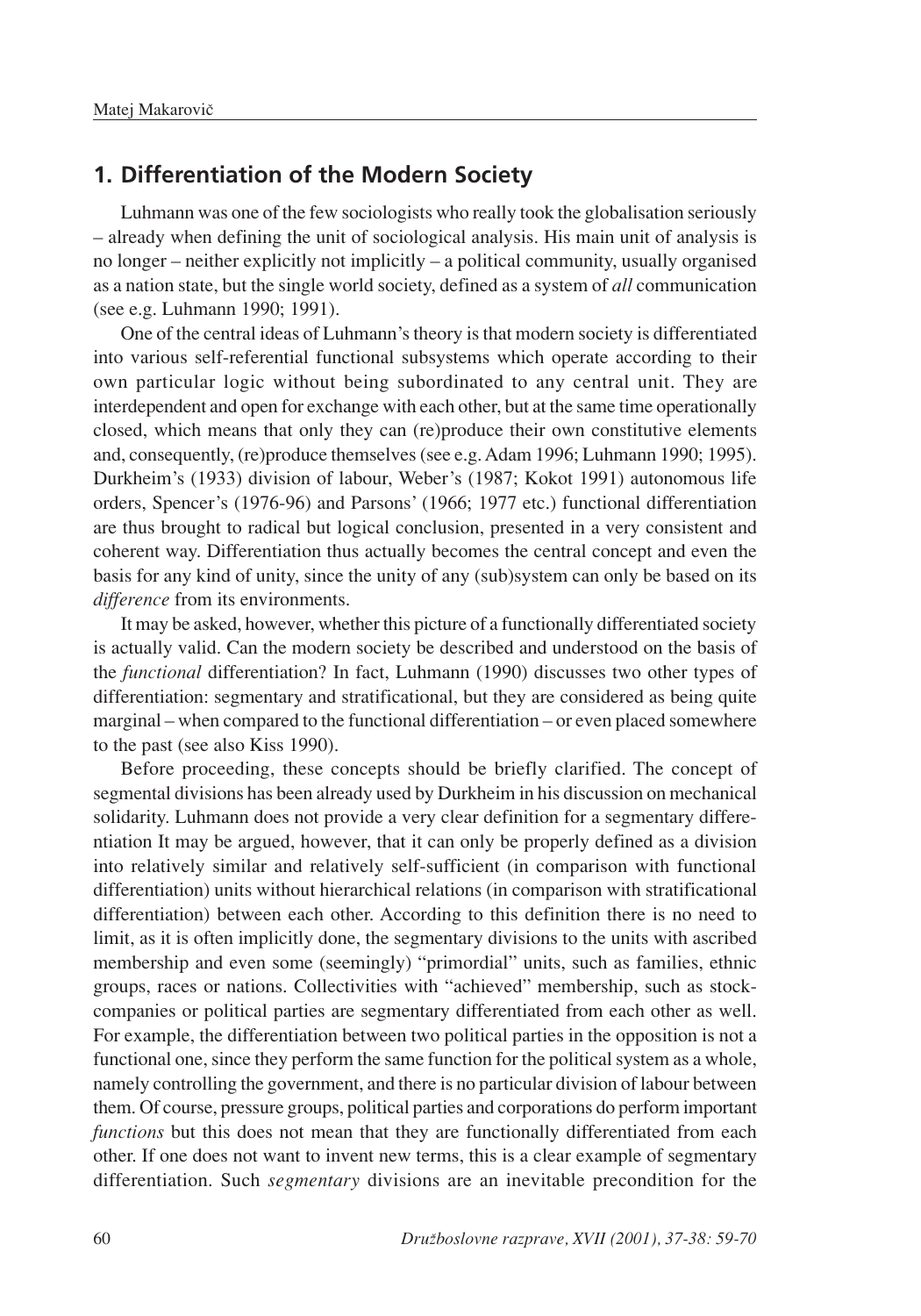phenomena very characteristic for a modern society, such as pluralism, autonomy of various elites from each other (on this topic see e. g. Etzioni-Halevy 1993), and market economy.

Stratificational differentiation is also not discussed in details in Luhmann's writings, but it is quite clear that it means *hierarchical* relations between units. It should be clearly distinguished from inequality as such. The sole fact that one unit has more resources than the other (i.e. inequality) is not particularly interesting for a systems theory if it has no consequences for its relations with other units. Of course, some inequalities, such as the status ones, may strongly influence the relations between different segmentary units, but they do not necessary change their segmentary relation into a stratificational one. One may only speak on stratificational differentiation between unit A and unit B when unit A has greater *capacity of control and steering* of the functioning of unit B than B has in relation to A and when each of the two units also has its specific internal logic, which means that it is differentiated from the other and is not a part of it. Consequently, what constitutes the stratificational differentiation is not inequality between units as such, but the *cybernetic* relation between them. This is  $-$  at least implicitly – also taken into account by the major conflict theories, from Marx to Dahrendorf, which usually tend to stress the unequal division of resources. For Marxists, for example, inequalities are only relevant as far as they produce cybernetic relationships, i. e. between the *ruling* and the *ruled* class.

Functional differentiation does not need much further clarification. It may be simply defined as a differentiation into various units which complement each other, because each of them perform only a part of the functions required for a certain task (e. g. survival).

Obviously these three kinds of differentiation should only be understood as (Weberian) ideal types. In reality several combinations are possible. For instance, colonialism may produce stratificational relations between segmentary units; segmentary differentiation between political parties may also become a functional one, when one party is in power and the other in opposition; communist regimes created stratificational relations between politics and other functional subsystems of the society, $\frac{1}{1}$  etc.

Generally, the idea of the dominance of the functional differentiation in modern societies advocated by Luhmann is quite persuasive; it certainly seems to be more valid than some other views, such as the ones of many Marxists or radical feminists, which are only able to see the *hierarchical* aspects of modern society. Understanding differences and role divisions as *mostly or even necessary* leading to hierarchies is an oversimplified view, unable to present a valid picture of a modern society. Looking at (post)modern political divisions, for instance, may reveal that they have moved from the traditional class (stratificational) issues to the new ones, which are more and more often connected to the relations between various *functional* subsystems: economy vs. political public (e. g. ecological issues), science vs. economy (e. g. financing and application of research), ethics vs. science (e. g. genetic engineering), etc. Stressing the functional differentiation also helps one to go beyond disputes, for instance, whether a consumer is "the king" with the almost unlimited right to choose or just a victim of manipulation by corporations'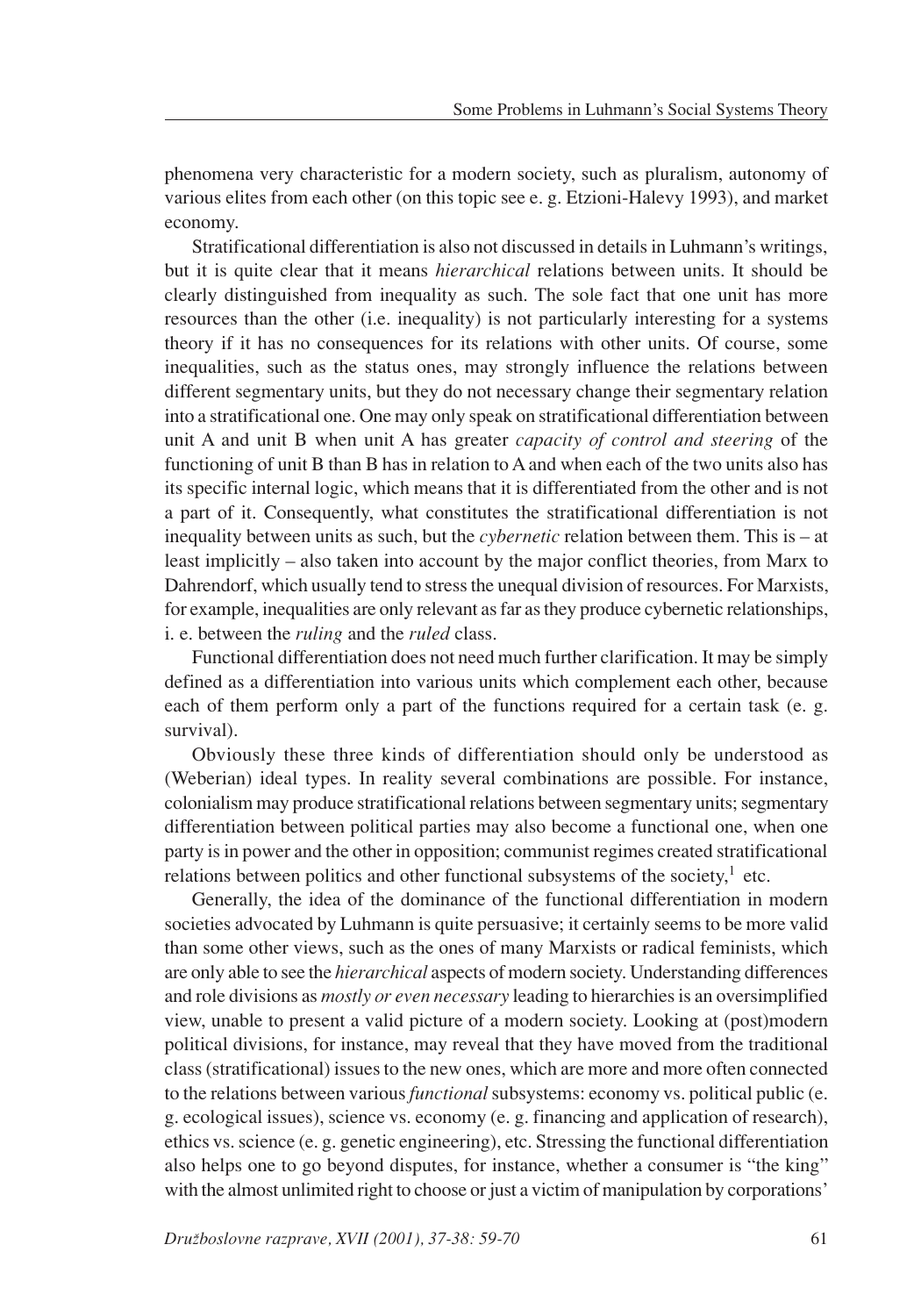advertising. Why should there necessary be a hierarchical relation and not mostly a functional one? Taking the latter into account may lead one to the much more productive explanations.

Such illustrations speak in favour of Luhmann's emphasis on functional differentiation. However, even if relative predominance of functional differentiation in modern society is accepted, the other two types should not be ignored or only marginally mentioned. Mentioning them only marginally is questionable because of the following:

- 1. It should be remembered that Luhmann (1990; 1991) has actually discussed *the world society* as a world-wide system of all communication, not only some of its parts, once called by Parsons (1966) "the system of modern societies". It would be hard to find the predominance of functional differentiation, for example, in contemporary Afghanistan or the People's Republic of Corea. Stratificational and segmentary divisions, often based on religion or ideology, seem to be much more important in such societies.
- 2. One may object the above statement arguing that these are nothing but some premodern (anti-modern) forms which are unable to survive in the long run in a modern globalising world. This objection is at least questionable, since there may also be trends which contradict globalisation and modernisation. B. Barber, for instance, confronts the trend of globalisation "McWorld" with the one of tribalisation "Jihad" (Holton 1998). It seems hard to tell much about the latter from the aspect of Luhmann's systems theory.
- 3. If, however, the above objection was accepted it may be argued that a picture of functionally differentiated society presented by Luhmann is closer to a pure type of modern society in Weberian sense, than to an actual description of an empirical situation. Luhmann, however, does not seem to discuss ideal types, but actual society.
- 4. Luhmann's theory is a clear example of the grand theory. Some of its fundamental principles are developed from some quite universal and interdisciplinary principles and as such it might function as a general theory of society. Unfortunately, in this respect Luhmann does not seem to be enough ambitious. From describing the general principles, he almost always implicitly or explicitly turns exclusively to the characteristics of modern societies without any attempt of systematic consideration of pre-modern societies. Using Luhmann's version of systems theory to study premodern societies might have been extremely interesting after Parsons' (1966) *Societies: Evolutionary and Comparative Perspectives* or Eisenstadt's (1963) *Political Systems of Empires* as examples of applications of older versions of systems theory to some historical cases. The conceptual apparatus of the latter authors, however, was designed to suit very well both modern and pre-modern societies and produce some interesting comparisons. Luhmann's historical analyses on the other hand are much more brief and fragmental and his conceptual apparatus would probably still need some adjustments and considerations before it could be applied to pre-modern societies.<sup>2</sup> Several legitimate questions may be asked, such as: Are partially differentiated functional units of pre-modern societies self-referential, if stratificational differentiation is a predominant one? What are the basic principles,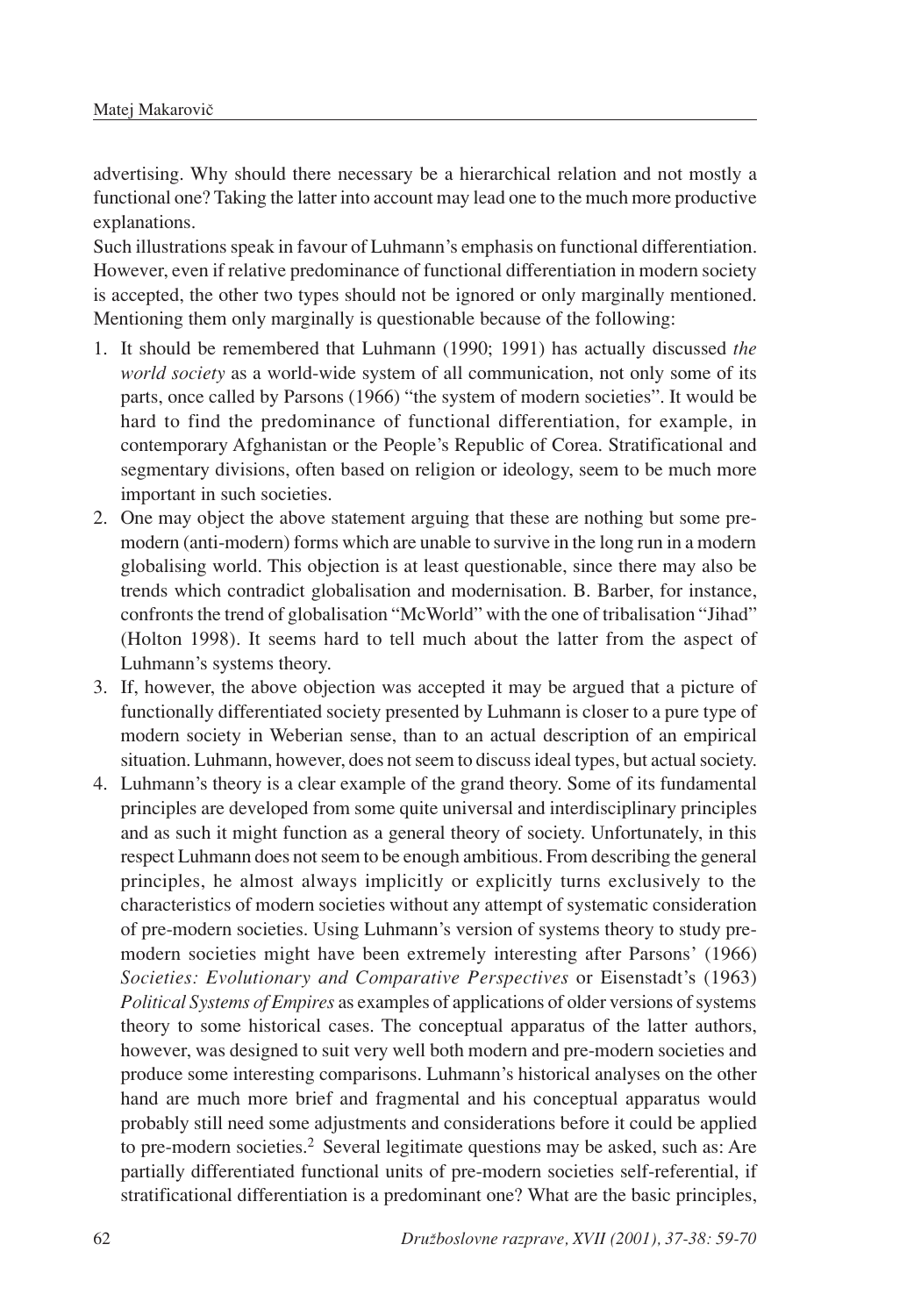according to which various segmentary units are differentiated? Can one insist on strict differentiation between a psychic system and a social system if the former is very strongly incorporated in a single segmentary social unit?

5. Moreover, there are in fact many empirical phenomena *in* modern societies, which cannot be explained without admitting that stratificational and segmentary differentiation do not only play a supplementary role to the functional differentiation or are the remnants of the past, but can  $-$  in some cases  $-$  even play a major role. Some of their aspects should be briefly mentioned.

Luhmann's claim that the pattern of differentiation of the modern society is a functional and not a stratificational one can be accepted, if one  $-$  as it was already stressed – clearly distinguishes stratificational differentiation from social inequality. Modern society as a whole certainly cannot be perceived as a hierarchy, where all or almost all units would be clearly subordinated to the one or few units with the capacity of overall control. This is definitely prevented by the extreme level of complexity in the modern society. Luhmann's emphasis on the acentric nature of the society can be even more justifiable when the fact that his main unit of analysis is *the world society* is taken into account. Nevertheless, Luhmann's analysis is almost exclusively limited to the macro level, namely to the society as a whole and its functional sub-systems and when one moves to the mezzo and micro levels complexity decreases and systems become more likely or even inevitably differentiated in a much more stratified way. The units of the highly acentric markets and networks are often organisations, organised in a hierarchical way, though their hierarchies may have become less rigid in the age of post-fordism. The elements from which an acentric society is built may sometimes be quite centralised and hierarchical. Despite the assumption that the (autopoietic) system constitutes its own elements and not vice versa (see e. g. Luhmann 1995) the micro and mezzo levels which may provide the "material" for such elements are no less important. System's autopoesis is not determined, but it is clearly *limited* by the available "material". Consequently, it may be productive for the systems theory to turn more attention to the micro (e. g. groups) and mezzo level (e. g. institutions), which it should be able to explain as well. Turning to them would also lead to a greater emphasis on stratificational differentiation.

Moreover, there are some important examples of segmentary differentiation in modern societies which in fact *enable* the functioning of functional subsystems. Market economy, for instance, requires the segmental differentiation between enterprises. If differentiation between them included *only the functional* division of labour, market system would be replaced by the system of monopolies, similar, for instance to a precapitalist gild system. Market presupposes competition and competition usually presupposes *incomplete* division of labour, namely that some units perform the same tasks as some other units, which means that they are differentiated from each other in a segmental, not in a functional way.<sup>3</sup> This is also the case in the political subsystem which again requires certain competition between interest groups and between political parties. The functionally differentiated society also presupposes functional differentiation of elites as well as their segmentary differentiation (on the importance of elite autonomy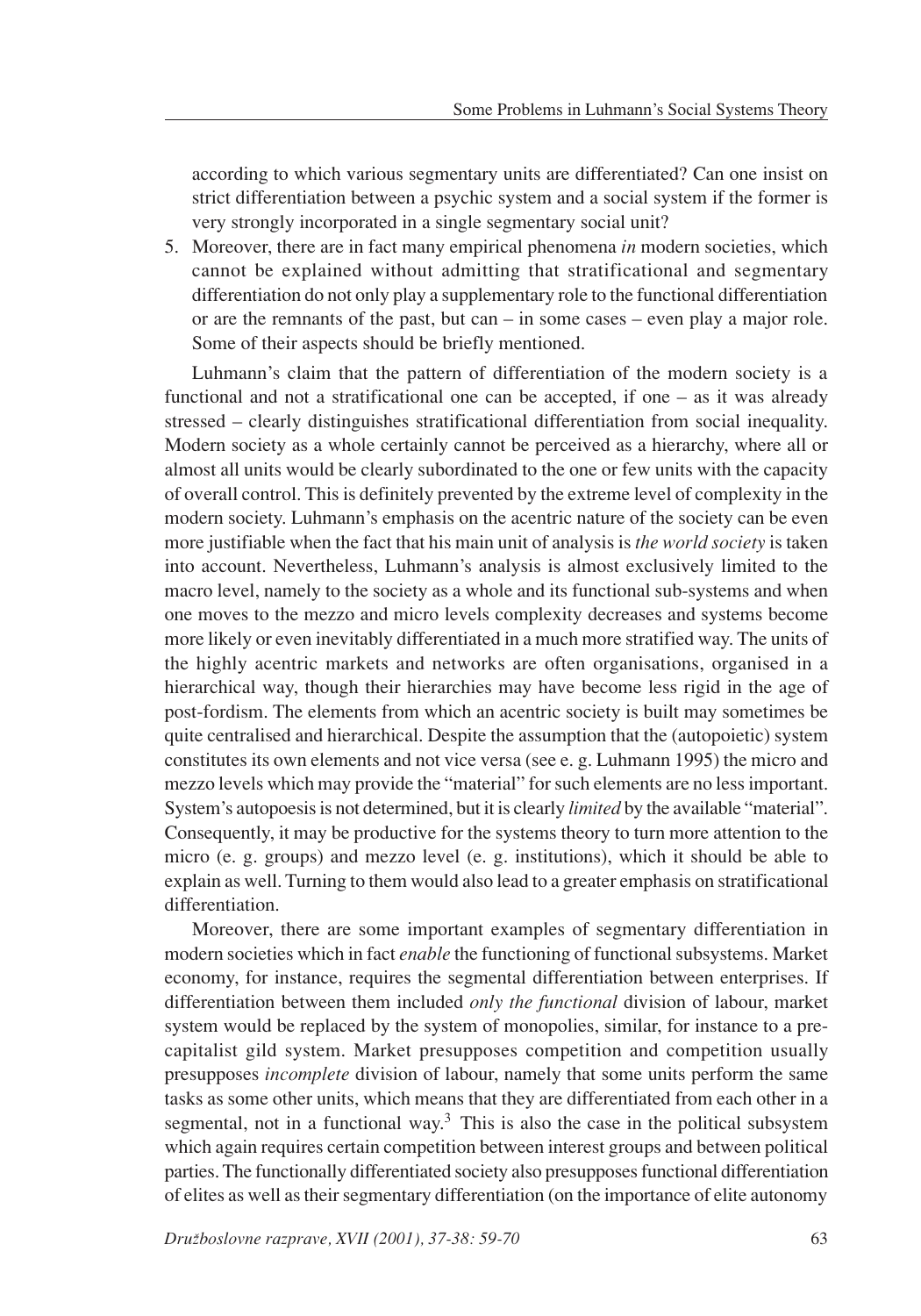see e. g. Etzioni-Halevy 1993; Adam 1999). The lack of the latter, especially in the more "central"4 functional subsystems, such as politics and economy, may disrupt certain fragile balances and thus undermine the normal functional differentiation of the system as a whole. Consequently, some aspects of segmental differentiation are necessary for the maintenance of functional differentiation. Of course, this should not be understood as a one-way causal link. The reverse is the case as well, namely the functional differentiation may enable some types of segmentary differentiation.

Moreover, it may be argued that some other kinds of segmental differentiation are also important for modern societies though they may often seem to be more ascribed than achieved and more primordial than modern. For example, the functional differentiation of the kinship system from other functional subsystems has been closely related to the greater segmental differentiation between nuclear families.

Luhmann himself mentions that "only the political subsystem continues to use such [territorial instead of functional] frontiers, because segmentation into 'states' appears to be the best way to optimise its own function" (Luhmann 1990: 178). However, Luhmann provides no answer *why* segmentary differentiation is the best way to optimise its own function. It may be argued that the lack of an answer is not a coincidence, since the answer would very likely include the concept of political community as an important source of legitimisation of political action. And the concept of community – integrated, by its segmentary differentiation from the other communities  $-\mathrm{i}\mathrm{s}$  the one that is very strictly avoided by Luhmann's theory.<sup>5</sup> This leads one to the problem of integration which is the next one to be discussed.

## **2. Community and Integration**

Parsons has placed *the societal community* to the core of his concept of society. No society was seen to be able to exist without the integration potential of its community. Luhmann has not used these concepts any more. This can be explained by the fact that Luhmann used both (1) different systemic paradigm and (2) different concept of society. According to Luhmann's classification the development of systems theory consists of three paradigms: the first defines the system as a relative unity of various interconnected elements and therefore emphasises problems like integration, the second defines the system in relation to its environment and thus stresses the problems of border maintenance, interchange or openness/closure, while the third defines the system in terms of its self-referential operations (see: Luhmann 1995). Parsons' systems theory would belong to the first paradigm, combined with the second one. If, on the other hand, the third paradigm is consistently followed, as in the case of Luhmann, the *basic* precondition for the system's reproduction is no longer based on its ability to integrate its elements, but on its ability to reproduce itself from its specific self-referential operations. This is also linked to the Luhmann's concept of society which is no longer defined as being organised around a particular community but as an all-encompassing (world) system of communication. The reproduction of the society is thus no longer based on its ability to integrate its various elements (sub-systems, institutions, actors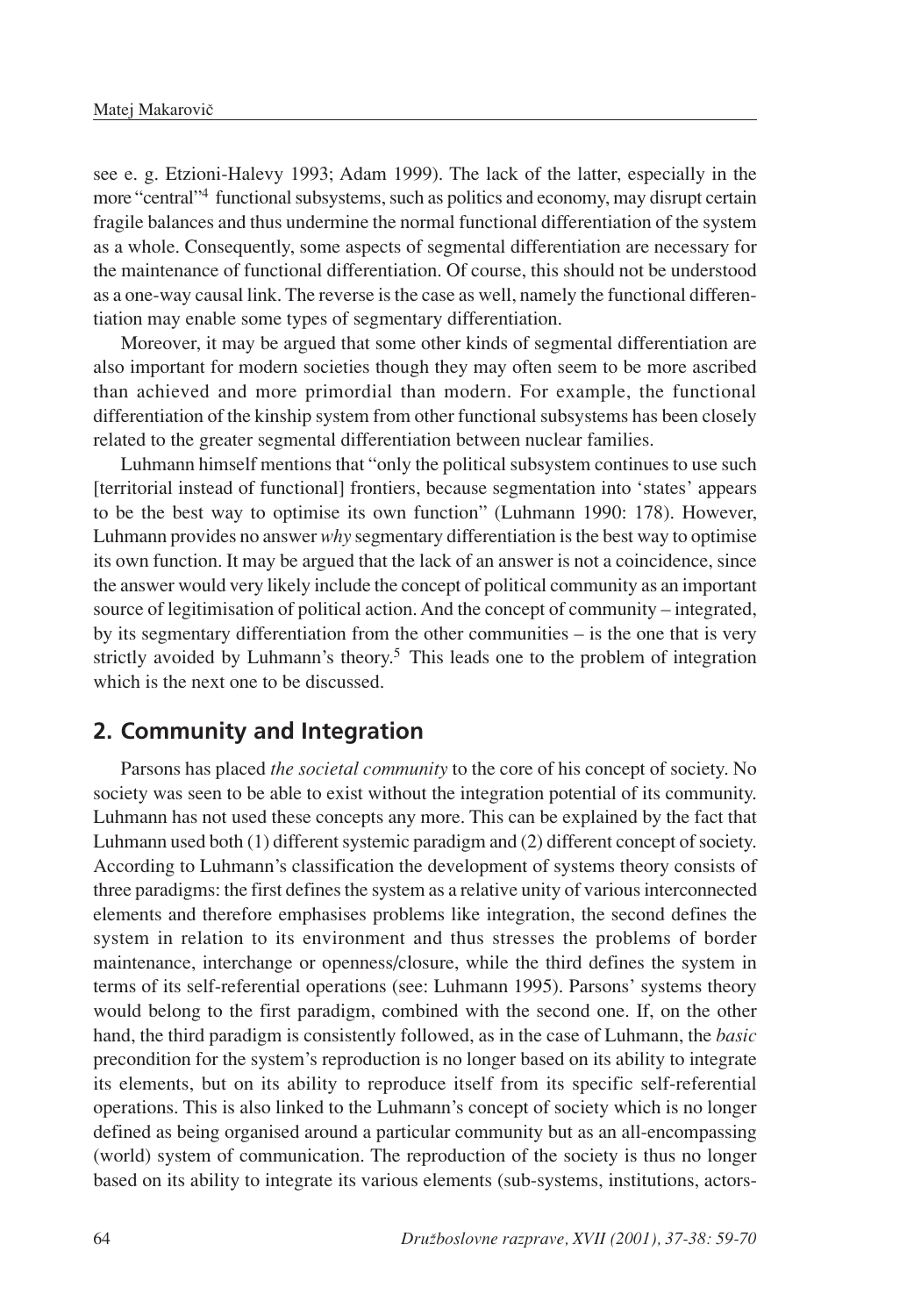in-roles etc.), but on its ability to produce communication from the previous communication. Various subsystems of such society, on the other hand, reproduce themselves by constantly reproducing particular types of communication, which are  $$ in the case of functional sub-systems – based on particular symbolically generalised media, such as money, power, law, truth, love, etc<sup>6</sup> (see Luhmann 1990; 1990a etc.).

Nevertheless, the problem of integration still cannot be avoided. Functional subsystems are operationally closed by their specific operations based on their specific media, but on the other hand they "need" each other, since they are functionally interdependent. Luhmann's answer is that they are able to observe themselves in their environments, they are not *only* self-referential, but also opened for references from their environments (i. e. other subsystems). Moreover, certain long-term links based on  $interdependence - structural coupling - may be formed between different functional$ subsystems (see e.g.: Luhmann 1995: 222). It is also possible to "translate" communication of one subsystem to the communication of another, for instance by translating money to power and vice versa, power to law and vice versa etc. Such translations are, of course, very complex and contingent processes, since they depend on the internal principles of all subsystems, which produce the media involved in such "translation" (for instance, on translation of power into money and law see Luhmann 1990a).

However, it is questionable, whether these are the only relevant solutions to the problem of integration in modern societies. How to explain the persisting segmental differentiation of the world political subsystem into regional organisations, national, regional and local governments? A general answer may be that territorial divisions produce relatively smaller units with smaller complexity, which make it easier for the units of the political subsystem to formulate and achieve certain collective goals. Nevertheless, how such territorial divisions are drawn is hardly a pure coincidence. Usually  $-$  but certainly not always  $-$  they are related to the existence of certain *communities*, although in many cases it is not clear which developed first: the borders of political organisation or the borders of political community.7

Translating this to a language closer to Luhmann's theory, communities can be understood as segmentary subsystems of the wider social system. The reproduction of a community is based on the ongoing communication of the difference from other communities of the similar kind. In the case of territorial communities this difference cannot be based on functionally specific media but on communicating local, regional, ethnical, national etc. specifics of the community. Just like the functional subsystems, segmentary communities are by definition less complex than their environments, because less options are possible in a community than in the wider social world. Thus, differentiation into segmentary communities can be understood as an important reduction of complexity, which may be of extreme importance for the functioning of the political subsystem. The revival of ethnic and national issues in the last decades may show the new complexity arising from the inconsistencies between segmental divisions of political organisation and segmental divisions between certain ("imagined" to use B. Anderson's concept) communities (on contemporary relevance of nation-based communities see e.g. Holton 1998; Smith 1995). Phenomena like secessions and dissolution of empires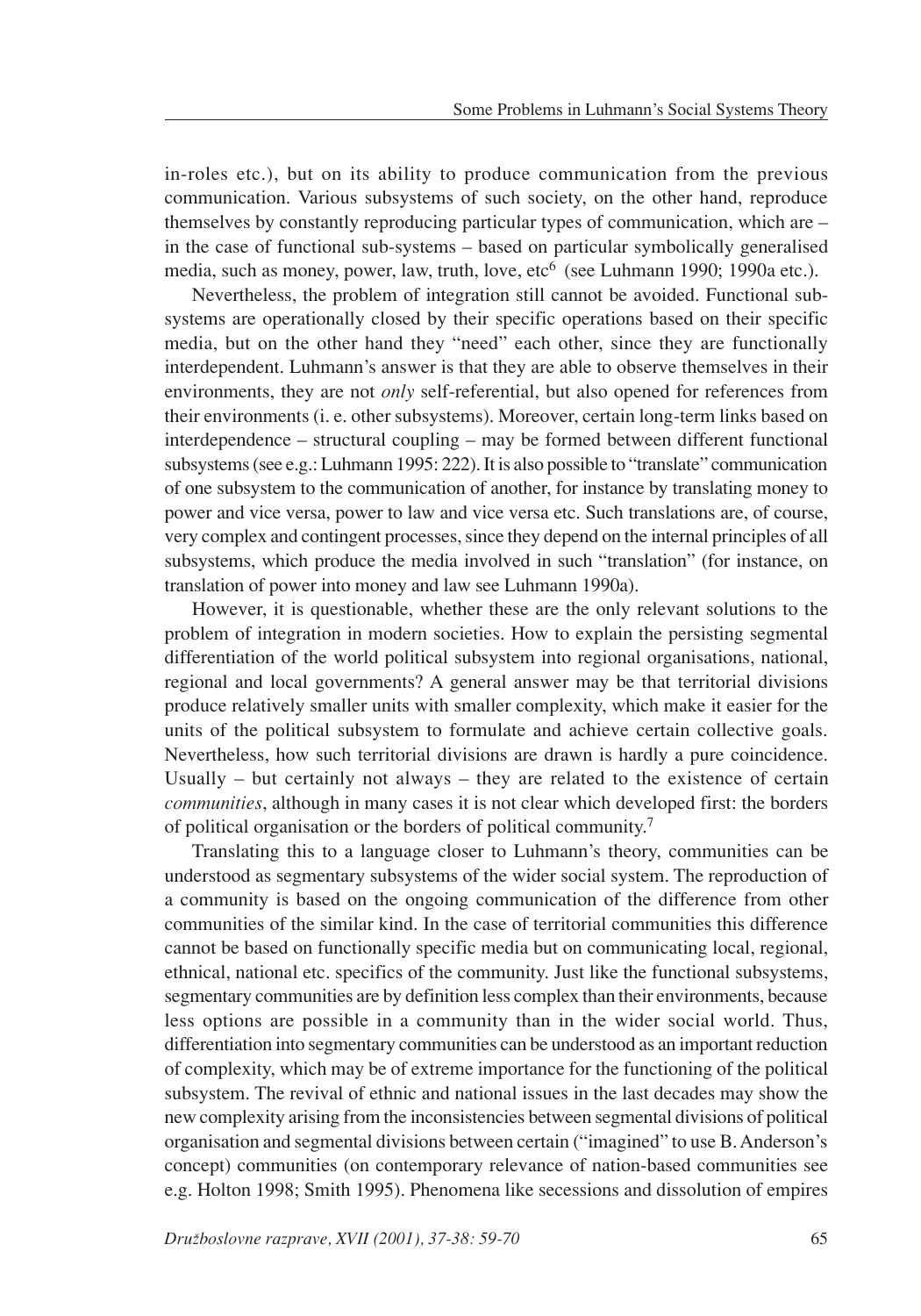and federations may contribute to  $-$  sometimes even necessary  $-$  reduction of complexity within the new emerging units, but may also be considered by some other units as an (unfavourable) emergence of new complexity within the world society.

From the aspect of a functional subsystem, segmentary territorial communities are considered a part of its environment, while from the aspect of a territorial community parts of functional subsystems may be understood as a kind of internal environment as national economy, national politics, national health system, etc. This is nothing more but a matter of perspective.

There are no reliable signs neither of the end of the segmentary differentiation of political subsystem nor of the end of its links to certain communities (even if EU is considered as a new super-state, which it is not, it is still a segmentary unit, related to a certain "imagined" community, organised around European culture and values). Nevertheless, this does not necessary contradict globalisation and the prevailing functional differentiation. Many new cases of segmentary differentiation emerge in the context of globalisation.8 Moreover, the combination of both types of differentiation may have important integration consequences. The existence of segmentary communities may help the political subsystem to intervene in co-ordination problems between parts of various functional subsystems. On the other hand the global nature of the latter contributes to the integration between various communities. It is especially the issue of co-ordination and integration between various subsystems which may remind one how important it is to take into account the existence of both, functional and segmentary units.

## **3. Planning in modern society**

"Evolution is all that is needed for survival," was argued by Luhmann (1995: 477), when speaking about the present and the future of modern society. At a first glance it may seem that he ignores planning because his concept excludes the traditional subject/ object division and the concept of social actor as the one who is capable of planning his or her actions. Luhmann's social system no longer consists of actors' actions as in the case of Parsons, but of self-referentially reproducing communication events. However, claiming that Luhmann ignores the issue of planning because he ignores (human) actors is at least questionable.<sup>9</sup>

In fact, according to Luhmann's theory two types of systems, psychic and social, which can both observe themselves and their environment and operate on the basis of meaning, may be quite capable of what "classical" actors are supposed to do – planning within their consciousness (psychic systems) or communication (social systems). The ability of planning in the social system is thus not ignored and Luhmann (1995: 199) in fact argued that "the organisation of the collective capacity for action must be viewed as one of the most important early evolutionary achievements of social systems, because it can decisively improve the external relationship of these systems by internal restrictions."

On the other hand, "no society can be planned" (Luhmann 1990: 179). According to Luhmann, societal evolution  $-$  by definition  $-$  cannot be planned and planning in the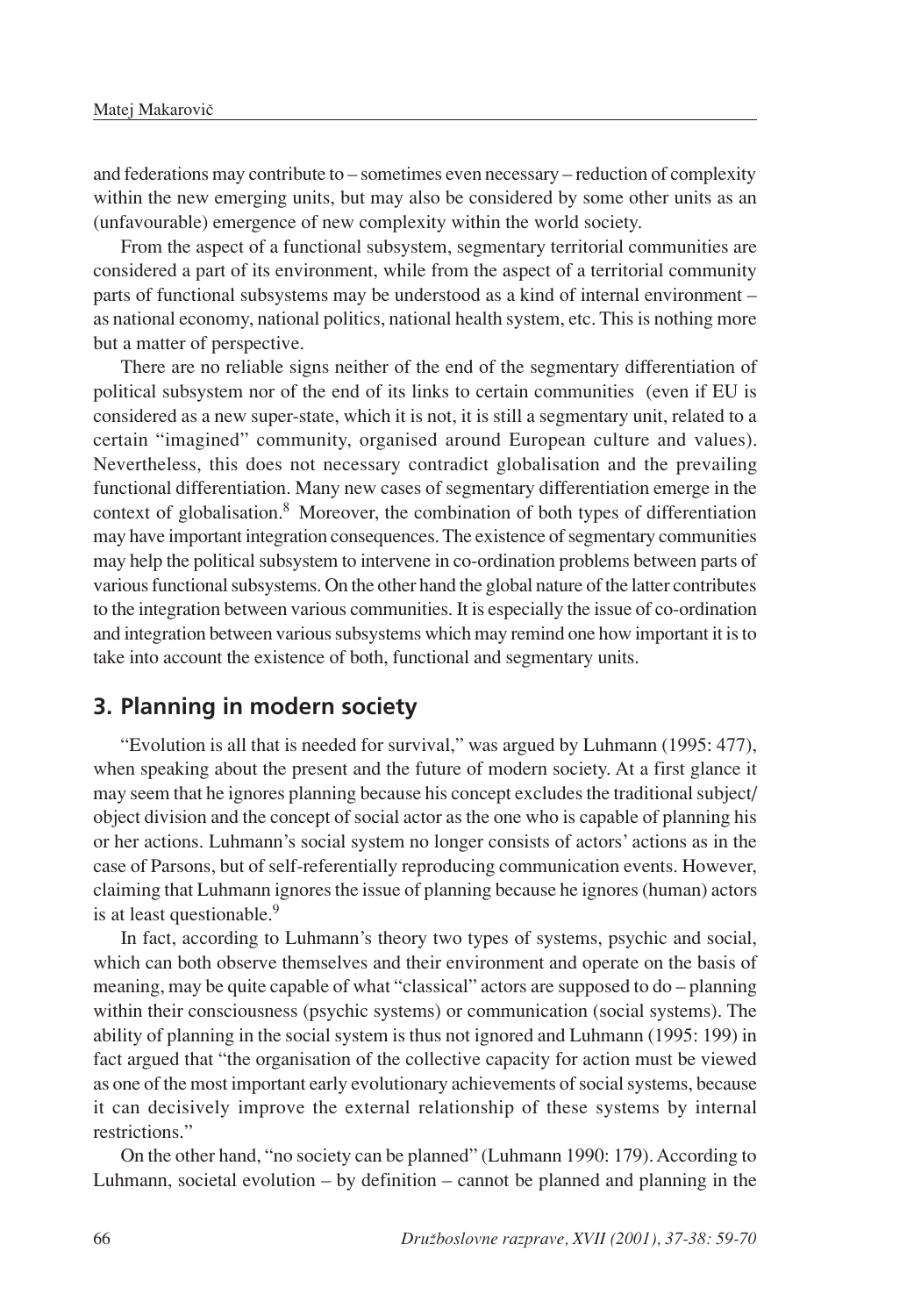modern society on the macro level can *never* achieve its actual goals. First, one cannot create a description of a social system, which would be as complex as this system itself. Descriptions of social systems are inevitably less complex than social systems themselves, which means that planning can only deal with approximations of what is supposed to be planned. However, even if the planner was able to describe the entire complexity of the society, the existence of its description *within* the society would further increase societal complexity, making planning even more difficult. According to Luhmann there is much planning in modern society at the macro level, but it mostly results in unintended consequences, increasing complexity and quicker evolution.

The major limits of planning in Luhmann's theory, based on his concept of society differentiated into complex self-referential systems, can be summarised as follows:

- 1. There are limits of possible perception and knowledge of the planner.
- 2. There are limits of implementation of plans, when confronted with different internal logic of different systems.
- 3. Planning itself increases complexity, which again influences the limits mentioned under 1 and 2.

This reasoning may be acceptable, but Luhmann's conclusions, namely the general inability of planning at the macro level to fulfil its aims, is questionable. Its practical consequence would be an incrementalist policy or "muddling through" as Lindblom would argue. It seems that when Luhmann rejects some relatively naive concepts of rational steering of the society, such as Habermas' (1987) communicative rationality, he may be approaching the opposite extreme, which leads one to great difficulties. It may be much to risky, for instance, to leave the ecological consequences of the market economy to the wisdom of the evolution. From the aspect of the contemporary society, there may simply not be enough time and resources to wait for the selections of the "proper" variations.

It may be more productive to accept the limits of planing stressed by Luhmann, but also to try to find some more balanced ways of how society can use its planning ability which should still be considered as an important evolutionary achievement. The answers may based on the following:

- 1. Being aware of both extreme societal complexity and extreme risks caused by the (evolutionary) spontaneity, Etzioni (1968: 282ff) suggests a more balanced concept called the mixed scanning. This means that societal steering may be based on rational planning only in a few most strategic issues, which require a detailed consideration and strong consensus, and approach incrementalism in everyday issues.
- 2. Because of the lack of knowledge and implementation ability of a single planner, central and hierarchical forms of planning may be replaced by more acentric ones, based on negotiation networks which consists of representatives of various units with various internal logics. This idea is well described in the concept of contextual steering developed by Helmut Willke and it also shows how Luhmann's theory can be upgraded (see: Willke 1995; 1996).
- 3. Planning may be relatively easier when limited to the smaller units (functionally,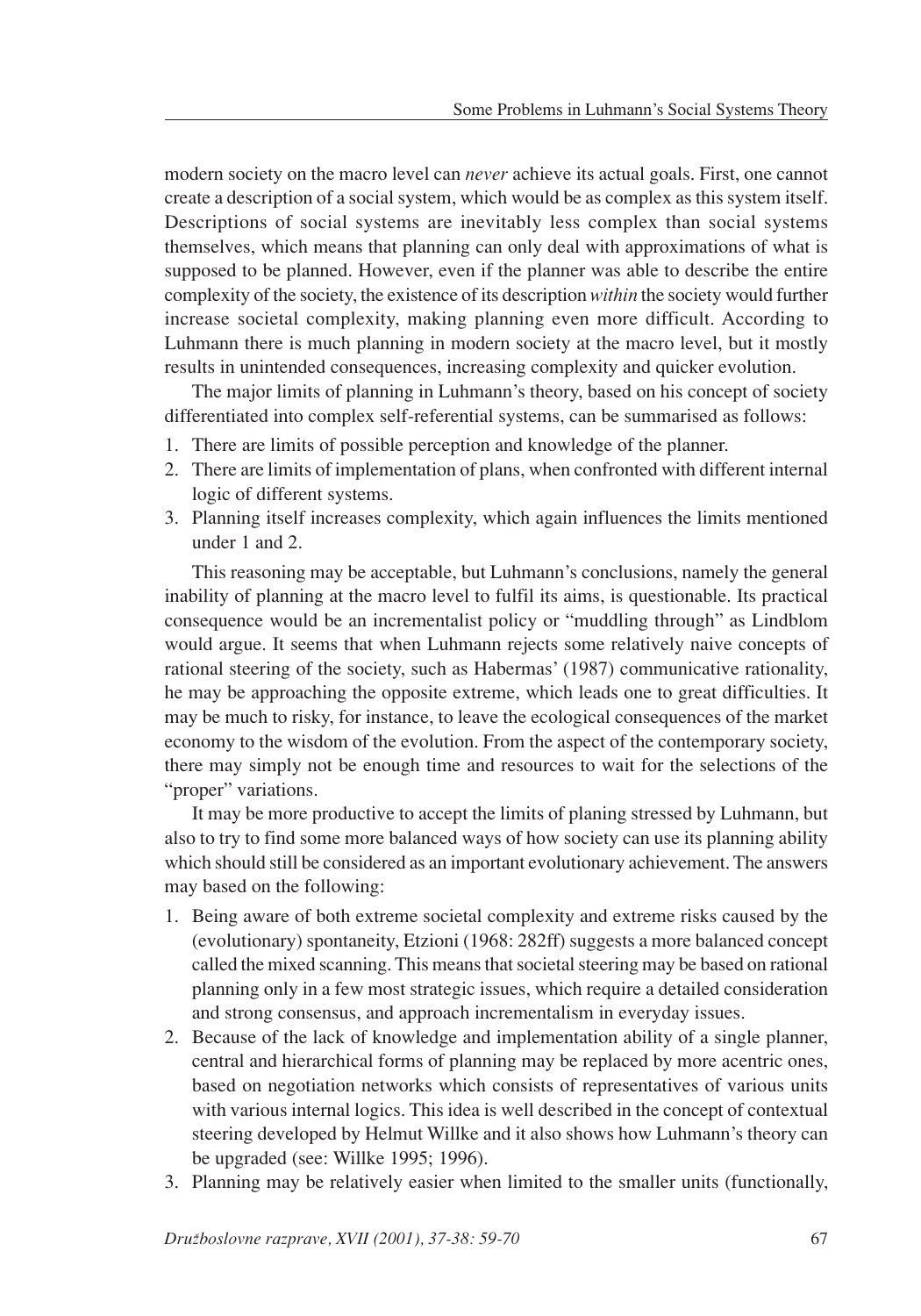segmentary or stratificationally) differentiated from the larger whole, though no unit can be considered as isolated in a globalising world society. Empirically, the vast majority planning is still  $-$  more or less successfully  $-$  performed within differentiated parts of the world society. This means that differentiation makes successful planning within the emerging units less improbable. Consequently, the segmentary differentiation into various communities as an important example reduction of complexity, mentioned above, may also be relevant here.

From this short consideration of some aspects of Luhmann's theory, concerning differentiation, integration, and planning, one certainly cannot conclude that the theory does not provide correct answers and should therefore be rejected. On the contrary, the weaknesses which have been revealed may call for the further consideration and wider application of some concepts, especially the segmentary differentiation and the ability of planning. Thus, some concepts which already exist in Luhmann's theory may be used to  $-$  at least partially  $-$  overcome its weaknesses.

#### **Notes**

- 1. For more detailed discussion about the latter see e. g. Makarovič 1996.
- 2. Presentation of some brief Luhmann's remarks on historical development of the society can be found for instance in Kiss 1990; Luhmann 1989; 1990 etc.
- 3. To a limited extend certain competition is also possible between functionally differentiated units when all of them require the same resources for their respective operations (e. g. money). The effects of such competition, however, are much different. Because of functional interdependence application of the concepts of selection and "survival of the fittest" to the functional units may produce harmful or even destructive effects for the system as a whole and also for the units which are "winning" in the selection.
- 4. "Central" here does not presuppose hierarchy, but should be understood as having relatively more links to the other societal subsystems.
- 5. This is also one of the main points of Habermas' critique which claims that Luhmann ignores the social integration (see e.g. Habermas 1987). This critique may be at least partially acceptable, though it may be questionable whether the strict division between system and social integration (system vs. life-world) is very productive.
- 6. It is interesting that media normally related to community and integration, such as *influence*, are ignored. This makes Luhmann's discussion of the political subsystem much less precise than the one of Talcott Parsons, or probably even inaccurate, since he is not able to distinguish between *power* and *influence* (see: Luhmann 1990b: 46ff; Parsons 1977: 210).
- 7. The link between segmentary units of political subsystem and communities is also clearly expressed in Etzioni's concept of political community (see: Etzioni 1965: 4).
- 8. Slovenia, for instance, declared independence in order to open its path to the European integration in a cultural and institutional way, while movements for independence of Kosovo from FRY have also searched for their allies in the new global world order (for some more examples of links between nationalism and globalisation see also: Holton 1998: 158ff)
- 9. On similar criticisms see e.g. Škerlep 1996.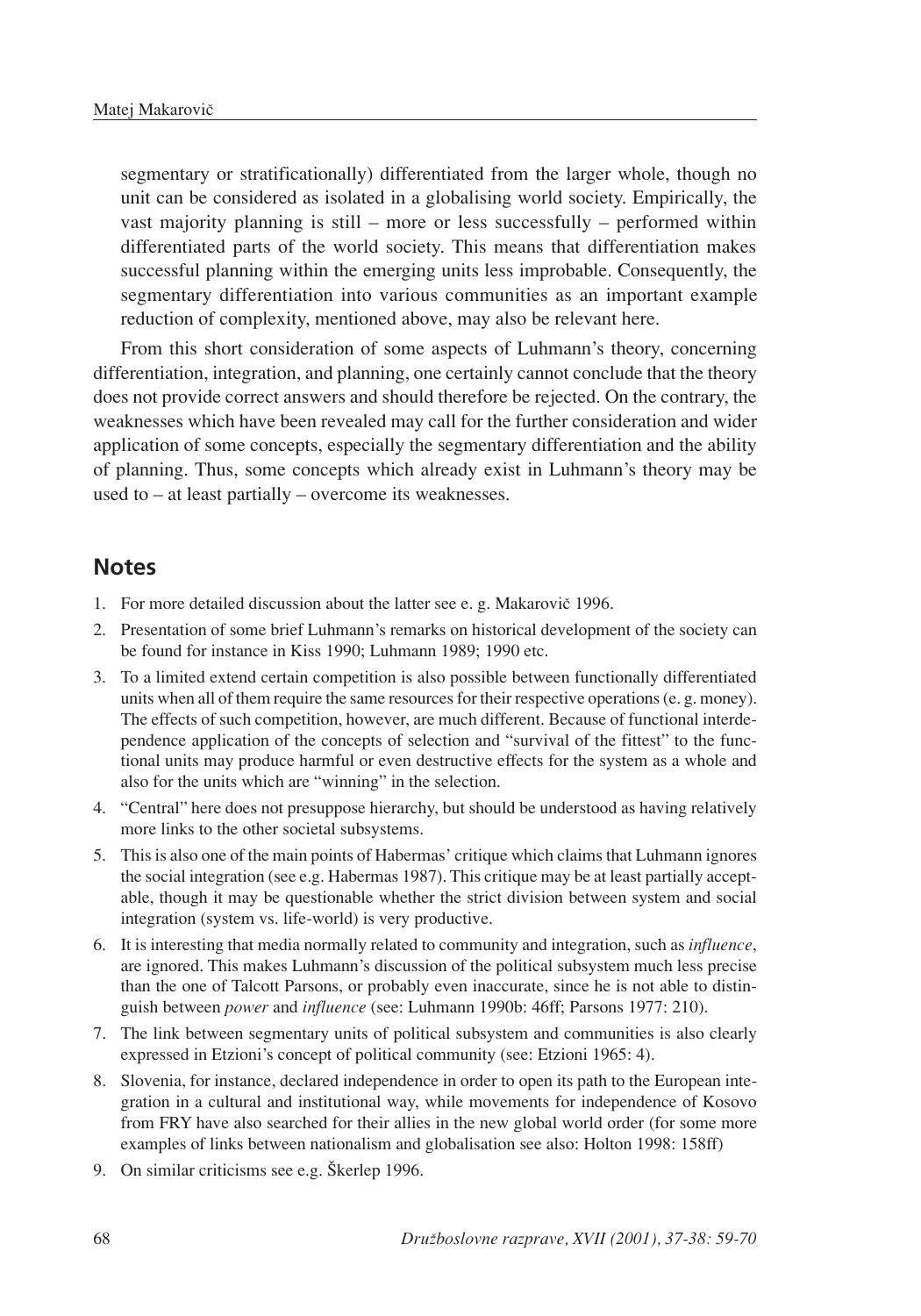### **References**

Adam, Frane (1996): Sociološki portreti. Maribor: Založba obzorja.

- Adam, Frane (1999): Ambivalentnost in neznosna lahkost 'tranzicije'. V: Grafenauer et al. (eds.): Sproščena Slovenija – Obračun za prihodnost. Ljubljana: Nova revija.
- Durkheim, Émile (1933): Division of Labour in Society. New York: The Free Press.
- Eisenstadt, S. N. (1963): The Political Systems of Empires. Glencoe: The Free Press.
- Etzioni, Amitai (1965): Political Unification: A Comparative Study of Leaders and Forces. New York; Chicago; San Francisco; London: Holt, Rinehart and Winston Inc.
- Etzioni, Amitai (1968): The Active Society: A Theory of Societal and Political Processes. New York: The Free Press.
- Etzioni-Halevy, Eva (1993): The Elite Connection: Problems and Potentials of Western Democracy. Cambridge: Polity Press.
- Habermas, Jürgen (1987): The Theory of Communicative Action, vol. 2: Lifeworld and System: A Critique of Functionalist Reason. Cambridge: Polity Press.
- Holton, Robert, J. (1998): Globalization and the Nation State. Houndmills, Basingstoke, Hampshire, London: MacMillan Press.
- Kiss, Gabor (1990): Grundzüge und Entwicklung der Luhmannschen Systemtheorie. Stuttgart: Enke.
- Kokot, Marjan (1991): Sistemska družbena teorija? Časopis za kritiko znanosti, **140-141**, pp. 9-19.
- Luhmann, Niklas (1989): Ecological Communication. Cambridge: Polity Press.
- Luhmann, Niklas (1990): Essays on Self-Reference. New York: Columbia University Press.
- Luhmann, Niklas (1990a): Political Theory in the Welfare State. Berlin; New York: Walter de Gruyter.
- Luhmann, Niklas (1991): Pojem druæbe*. Teorija in praksa*, **10-11**: 1175-1185.
- Luhmann, Niklas (1995): Social Systems. Stanford: Stanford University Press.
- Makarovič, Matej (1996): Politika v postkomunistični modernizaciji z vidika sistemske teorije. *Teorija in praksa*, **33**, 2: 248-260.
- Parsons, Talcott (1966): Societies: Evolutionary and Comparative Perspectives. Englewood Cliffs, New Jersey: Prentice-Hall.
- Parsons, Talcott (1977): Social Systems and the Evolution of the Action Theory. New York: The Free Press.
- Smith, Anthony (1995): Nations and Nationalism in the Global Era. Cambridge: Polity Press.
- Spencer, Herbert (1876-96): The Principles of Sociology. Westport: Greenwood Press Publishers.
- Škerlep, Andrej (1996): Izključitev subjekta: Luhmannovo protislovno pojmovanje komunikacije. *Teorija in praksa*, **23**, 2: 272-292.
- Weber, Max (1987): "Nauka in politika" . V: Đurić. M.: Sociologija Maksa Vebera. Zagreb: Naprijed, pp. 199-221.
- Willke, Helmut (1995): Systemtheorie III: Steuerungstheorie. Stuttgart: Gustav Fischer Verlag.
- Willke, Helmut (1996): Systemtheorie II: Interventionstheorie. stuttgart: Lucius & Lucious.